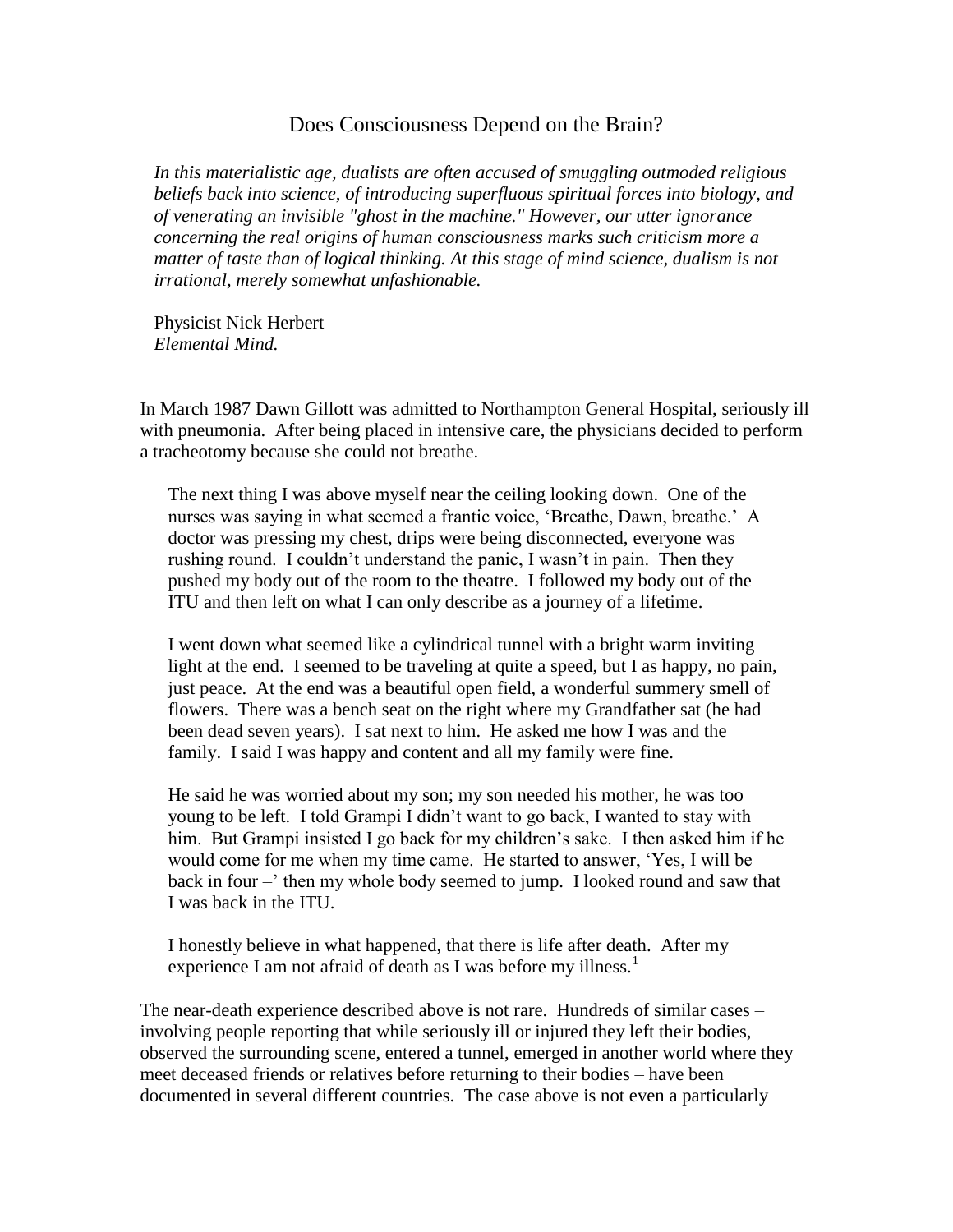impressive one. At first glance, such cases seem to indicate that under life-threatening circumstances the conscious part of us is capable of detaching from our physical bodies, and may travel to another world. The over-whelming majority of those who have had such experiences are convinced of the existence of an afterlife.

However, there are those that disagree, and who argue that such experiences simply cannot be what they at first seem to be. The strongest arguments against the existence of an afterlife are those that deny the possibility of consciousness existing apart from the biological brain.

The Greek atomists were the first to define the soul in terms of material atoms. Epicurus (342-270 BC) defined the soul as "a body of fine particles …most resembling breath with an admixture of heat." He stressed the complete dependence of soul on body, so that when the body loses breath and heat, the soul is dispersed and extinguished. The Roman poet Lucretius (99-55 BC) took up the arguments of Epicurus, and continued the atomist tradition of describing the mind as composed of extremely fine particles. Lucretius wrote one of the earliest and most cogent treatises advancing the arguments that the relation between mind and body is so close that the mind depends upon the body and therefore cannot exist without it. First, he argued that the mind matures and ages with the growth and decay of the body; second, that wine and disease of the body can affect the mind; third, the mind is disturbed when the body is stunned by a blow; and finally, if the soul is immortal, why does it have no memories of its previous existence? Similar arguments, to the effect that the mind is a function of the brain, were taken up with greater force nineteen centuries later, in the work of men such as Thomas Huxley.

More recently, Corliss Lamont, former president of the American Humanist Association, has written one of the most extensive statements of the materialist positions in his book *The Illusion of Immortality*, the title of which speaks for itself. He tells us in the preface that he started out as a believer in a future life, but does not give us the reasons why he held the belief against which he reacted so strongly.

Lamont rightly contends that the fundamental issue is the relationship of personality to body, and divides the various positions into two broad categories: monism, which asserts that body and personality are bound together and cannot exist apart; and dualism, which asserts that body and personality are separable entities which may exist apart. Lamont is convinced that the facts of modern science weigh heavily in favor of monism, and offers the following as scientific evidence that the mind depends upon the body:

- in the evolutionary process the versatility of living forms increases with the development and complexity of their nervous systems
- the mind matures and ages with the growth and decay of the body
- alcohol, caffeine, and other drugs can affect the mind
- destruction of brain tissue by disease, or by a severe blow to the head, can impair normal mental activity; the functions of seeing, hearing and speech are correlated with specific areas of the brain.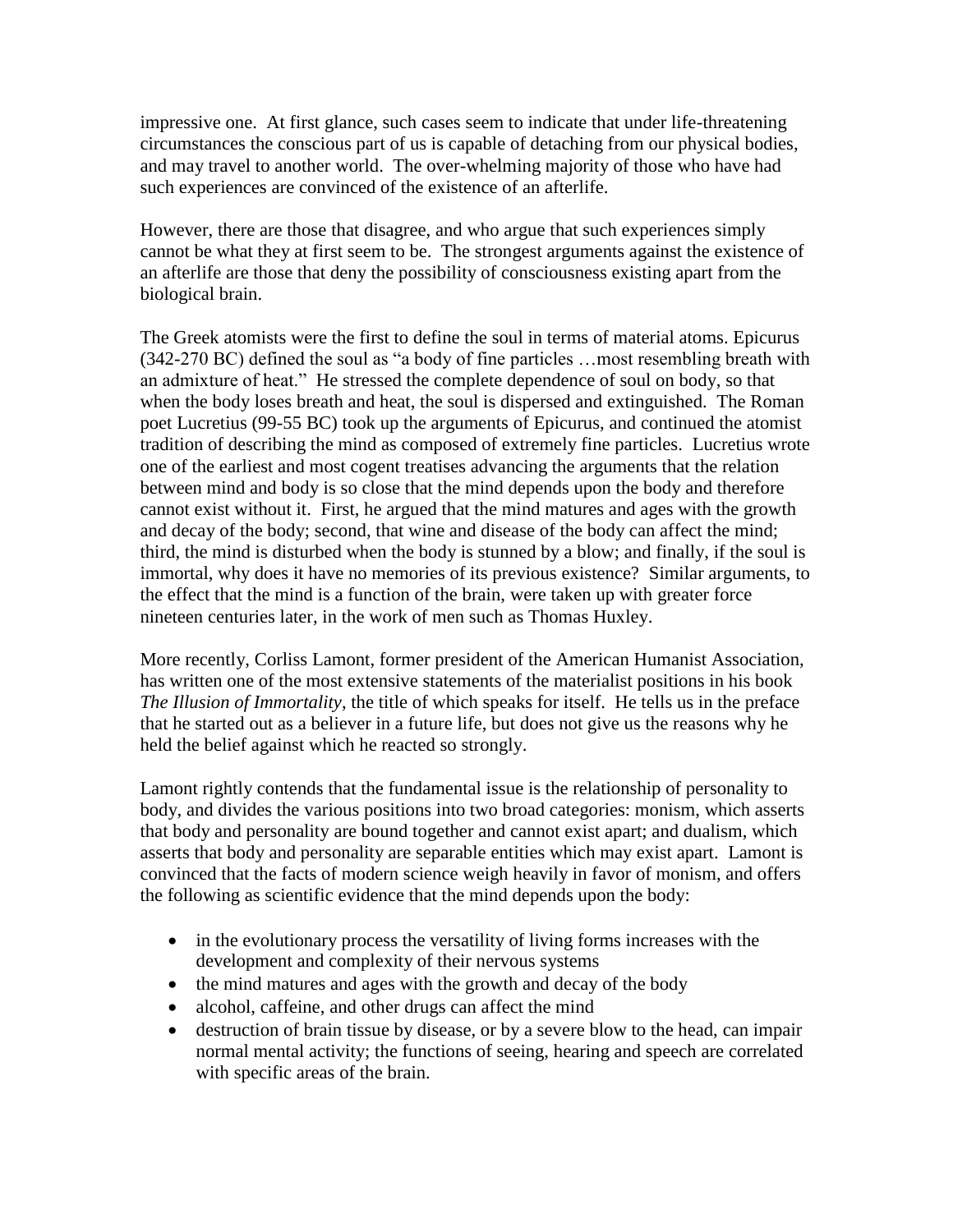• thinking and memory depend upon the cortex of the brain, and so "it is difficult beyond measure to understand how they could survive after the dissolution, decay or destruction of the living brain in which they had their original locus."<sup>2</sup>

These considerations lead Lamont to the conclusion that the connection between mind and body "is so exceedingly intimate that it becomes inconceivable how one could function without the other … man is a unified whole of mind-body or personality-body so closely and completely integrated that dividing him up into two separate and more or less independent parts becomes impermissible and unintelligible."<sup>3</sup>

Lamont briefly considers the findings of psychical research, but contends that they do not alter the picture, because of the possibility of other interpretations, such as fraud and telepathy. $a$ 

 $\overline{a}$ 

a Lamont's portrayal of psychic research is extremely superficial, and contains several false and misleading statements. For an excellent critique of Lamont's book, exposing a mass of inconsistencies and *non-sequitur*, see chapter XIII of *A Critical Examination of the Belief in a Life after Death*, by C.J. Ducasse.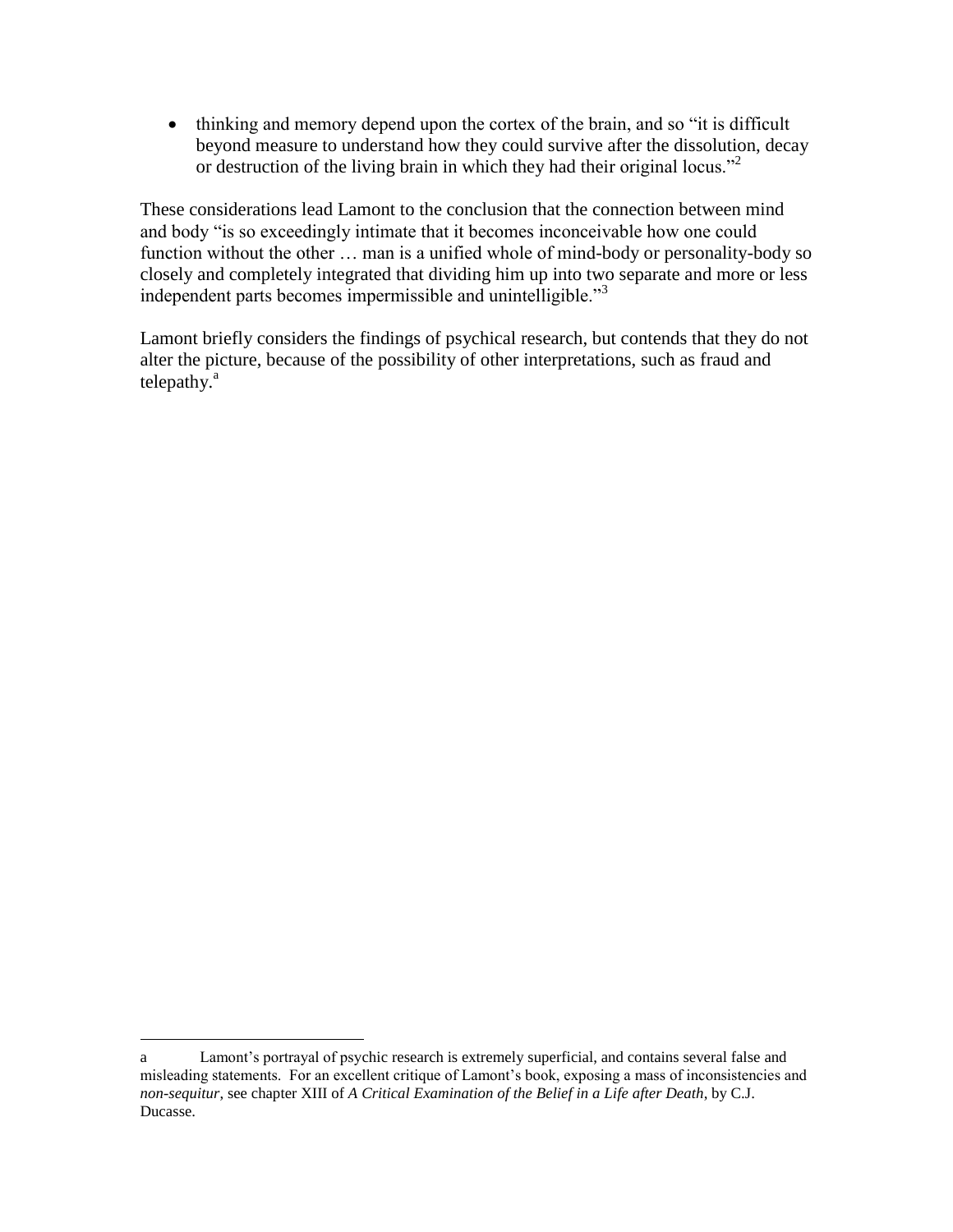In summary, the various arguments against the possibility of survival are: the effects of age, disease, and drugs on the mind; the effect of brain damage on mental activity, and specifically, the fact that lesions of certain regions of the brain eliminates or impairs particular capacities; and the idea that memories are stored in the brain and therefore cannot survive the destruction of the brain. The inference drawn from these observations is that the correlation of mental and physical processes is so close that it is inconceivable how the mind could exist apart from the brain. Except for the appeals of the modern writers to the terminology of neuroscience, the arguments advanced in favor of the dependence of the mental on the physical are essentially the same as those advanced by Lucretius.

## **The issues at stake**

There are really two separate issues here: one is the *logical* possibility of survival, and the other is the *empirical* possibility. The arguments of the epiphenomenalists, the identity theorists, and the behaviorists are logically inconsistent with the idea of survival: *if* consciousness is merely a useless by-product of brain activity, or is identical with brain activity, or does not really exist except as observed behavior, then obviously what we call consciousness cannot survive the destruction of the brain. However, as we have seen earlier, there seems to be compelling reasons for rejecting the first of these theories, and it is questionable if the latter two theories are at all consistent with observation and introspection – or for that matter, are anything more than just silly.

If however, we are willing to admit the existence of consciousness and not only as a useless by-product, then the post-mortem existence of consciousness is at least a logical possibility – that is, there is no self-contradiction in the assertion that consciousness may exist in the absence of a brain. Then the question becomes whether or not survival is an empirical possibility – that is, whether or not the idea of survival is compatible with the facts and laws of nature as currently understood.

## **Implicit Assumption behind the empirical arguments against the possibility of survival**

All the arguments mentioned above that are opposed to the empirical possibility of survival are based upon a certain assumption of the relationship between mind and body that usually goes unstated. For instance, one of the arguments mentioned earlier starts with the observation that a severe blow to the head can cause the cessation of consciousness; from this it is concluded that consciousness is produced by a properly functioning brain, and so cannot exist in its absence.

However, this conclusion is not based on the evidence alone. There is an implicit, unstated assumption behind this argument, and it is often unconsciously employed. The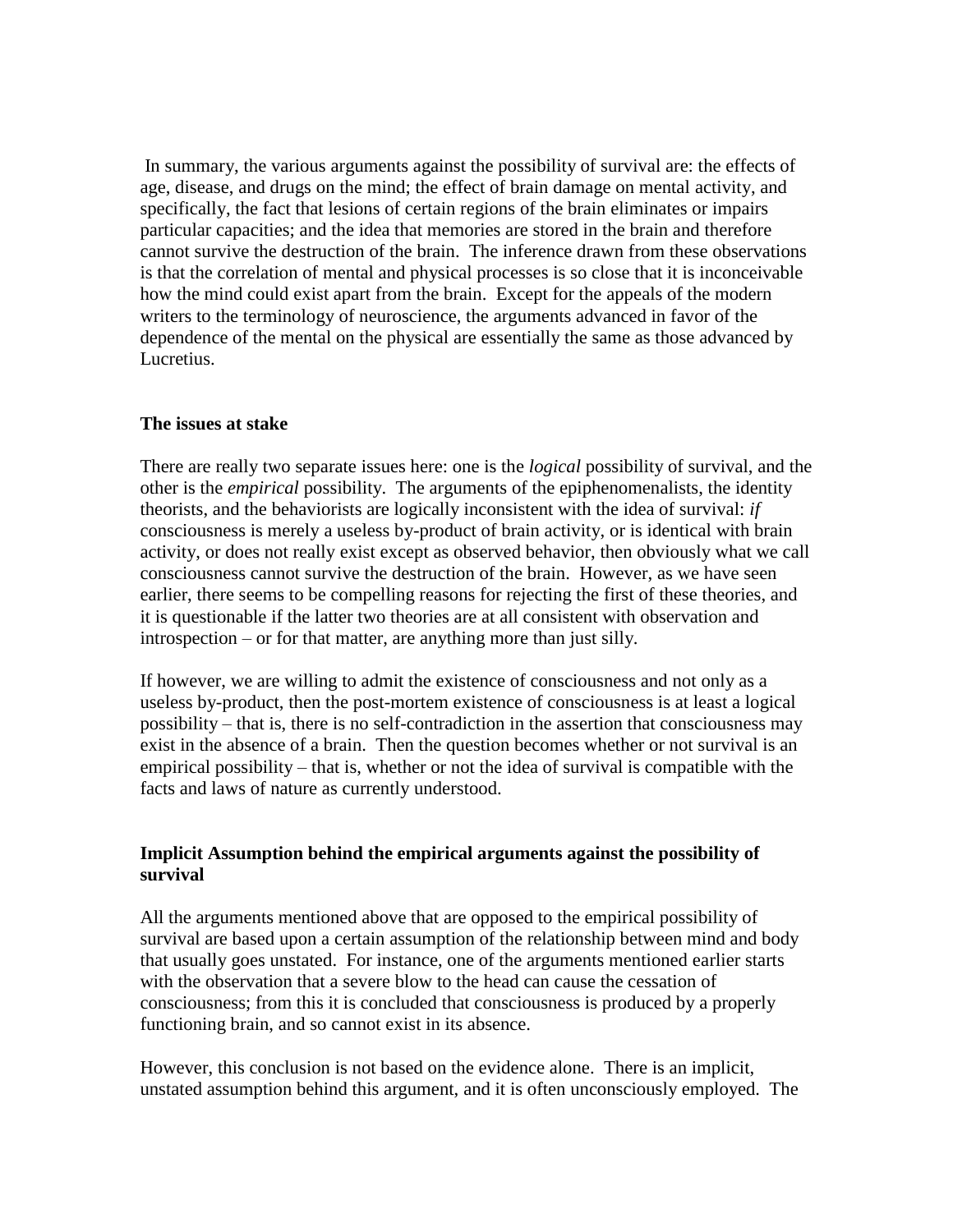hidden premise behind this argument can be illustrated with the analogy of listening to music on a radio, smashing the radio's receiver, and thereby concluding that the radio was *producing* the music. The implicit assumption made in all the arguments discussed above was that the relationship between brain activity and consciousness was always one of cause to effect, and never that of *effect to cause*. But this assumption is not known to be true, and it is not the only conceivable one consistent with the observed facts mentioned earlier. Just as consistent with the observed facts is the idea that the brain's function is that of an intermediary between mind and body – or in other words, that the brain's function is that of a two-way receiver-transmitter – sometimes from body to mind, and sometimes from mind to body.

The idea that the brain functions as an intermediary between mind and body is an ancient one. Hippocrates described the brain as "the messenger to consciousness" and as "the interpreter for consciousness." But, like the materialist theory, this ancient argument also has its modern proponents – most notably Schiller, Bergson, and James.

Ferdinand Schiller was an Oxford philosopher in 1891 when a book titled *Riddles of the Sphinx* appeared which, according to the cover, was written by a "Troglodyte" (cavedweller). This troglodyte turned out to be Schiller, who in his book attacked the prevailing materialism of the late nineteenth without revealing his name in order to avoid "the barren honours of a useless martyrdom." Schiller likened himself to the man in Plato's *Republic* who has glimpsed the truth but finds that his fellow cave-dwellers simply do not believe his accounts, and so consider him ridiculous. In his book Schiller proposes that "matter is admirably calculated machinery for regulating, limiting and restraining the consciousness which it encases." He argues that the simpler physical structure of "lower beings" depresses their consciousness to a lower point, and that the higher organizational complexity of man allows a higher level of consciousness. In other words,

Matter is not what *produces* consciousness but what *limits* it and confines its intensity within certain limits … This explanation admits the connection of Matter and Consciousness, but contends that the course of interpretation must proceed in the contrary direction. Thus it will fit the facts which Materialism rejected as 'supernatural' and thereby attains to an explanation which is ultimately tenable instead of one which is ultimately absurd. And it is an explanation the possibility of which no evidence in favour of Materialism can possibly affect.<sup>4</sup>

As for the effects of brain injury, Schiller argues that an equally good explanation is to say that the manifestation of consciousness has been prevented by the injury, rather than extinguished by it. With regard to memory, he thinks that it is forgetfulness rather than memory that is in need of a physical explanation: pointing out the total recall experienced under hypnosis and "the extraordinary memories of the drowning and dying generally", he argues that we never really forget anything, but rather are prevented from recalling it by the limitations of the brain.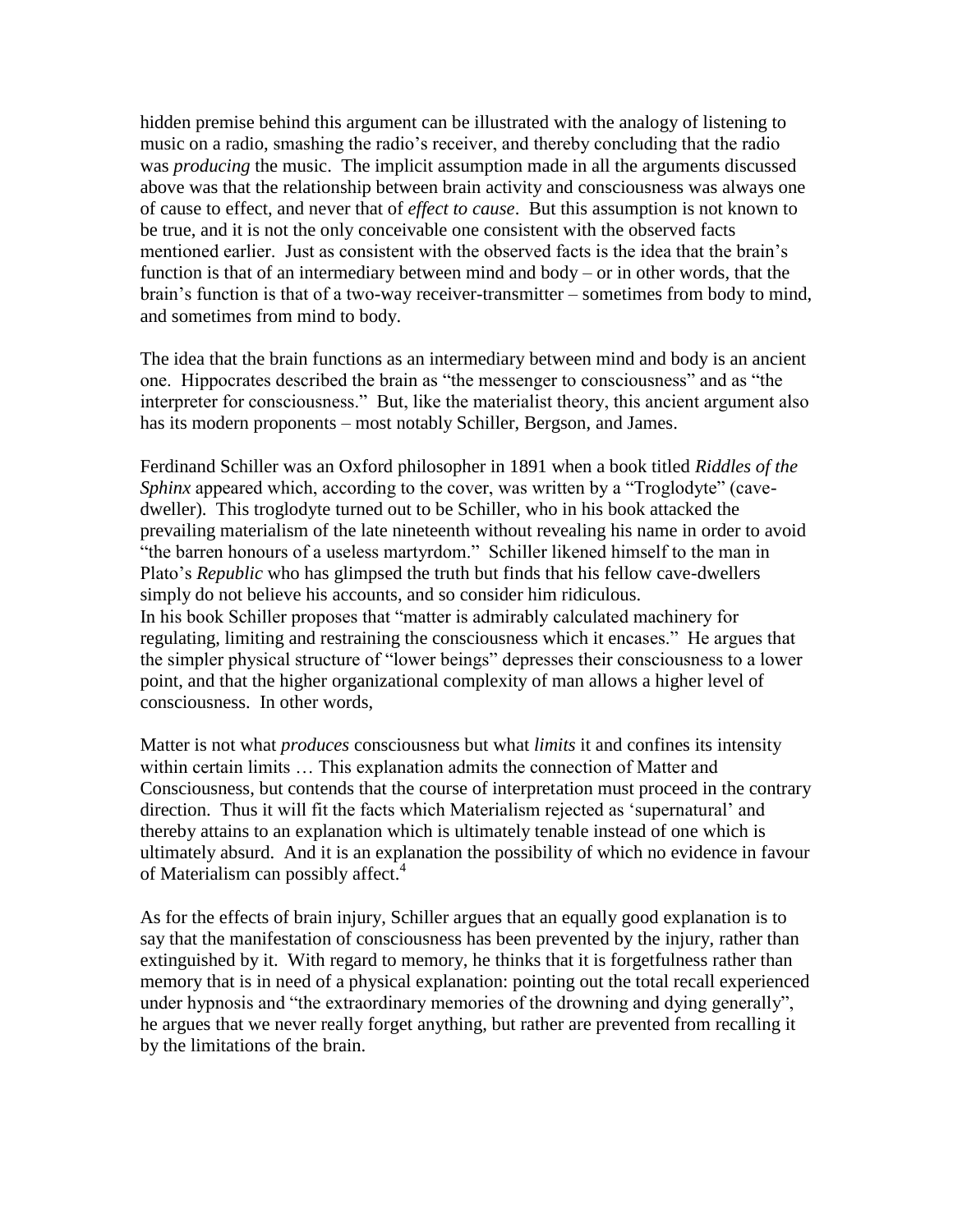The French philosopher Henri Bergson held similar ideas to those of Schiller, although it is unclear if he ever read *Riddles of the Sphinx*. Bergson attempted to reconcile physical determinism with the apparent freedom of human behavior by proposing a theory of evolution whereby matter is crossed by creative consciousness: matter and consciousness interact, with both being elemental components of the universe, neither reducible to the other.

According to Bergson the brain canalizes and limits the mind, restricting its focus of attention and excluding factors irrelevant for the organism's survival and propagation. He assumed that memories have an extra-cerebral location, but that most are normally screened out for practical purposes, and in support of this, refers to near-death experiences in which the subjects' entire life histories flashed before their eyes. The brain is therefore both "the organ of attention to life" *and* an obstacle to wider awareness. He speculates that if the brain is a limiting obstacle, filtering out forms of consciousness not necessary for the organism's biological needs, then freedom from the body may well result in a more extended form of consciousness, which continues along its path of creative evolution.

In 1898 the American psychologist and philosopher William James delivered the Ingersoll Lecture. At the start of the lecture he first remarks that "Every one knows that arrests of brain development occasion imbecility, that blows on the head abolish memory or consciousness, and that brain-stimulants and poisons change the quality of our ideas." He then makes the point that modern physiologists "have only shown this generally admitted fact of a dependence to be detailed and minute" in that "the various special forms of thinking are functions of special portions of the brain."

James then explores the various possibilities for the exact *type* of functional dependence between the brain and consciousness. It is normally thought of as productive, in the sense that steam is produced as a function of the kettle. But this is not the only form of function that we find in nature: we also have at least two other forms of functional dependence: the permissive function, as found in the trigger of a crossbow; and the transmissive function, as of a lens or a prism. The lens or prism do not produce the light but merely transmit it in a different form. As James writes

Similarly, the keys of an organ have only a transmissive function. They open successively the various pipes and let the wind in the air-chest escape in various ways. The voices of the various pipes are constituted by the columns of air trembling as they emerge. But the air is not engendered in the organ. The organ proper, as distinguished from its air-chest, is only an apparatus for letting portions of it loose upon the world in these peculiarly limited shapes.

My thesis now is this, that, when we think of the law that thought is a function of the brain, we are not required to think of productive function only; we are entitled also to consider permissive or transmissive function. And this, the ordinary psychophysiologist leaves out of his account.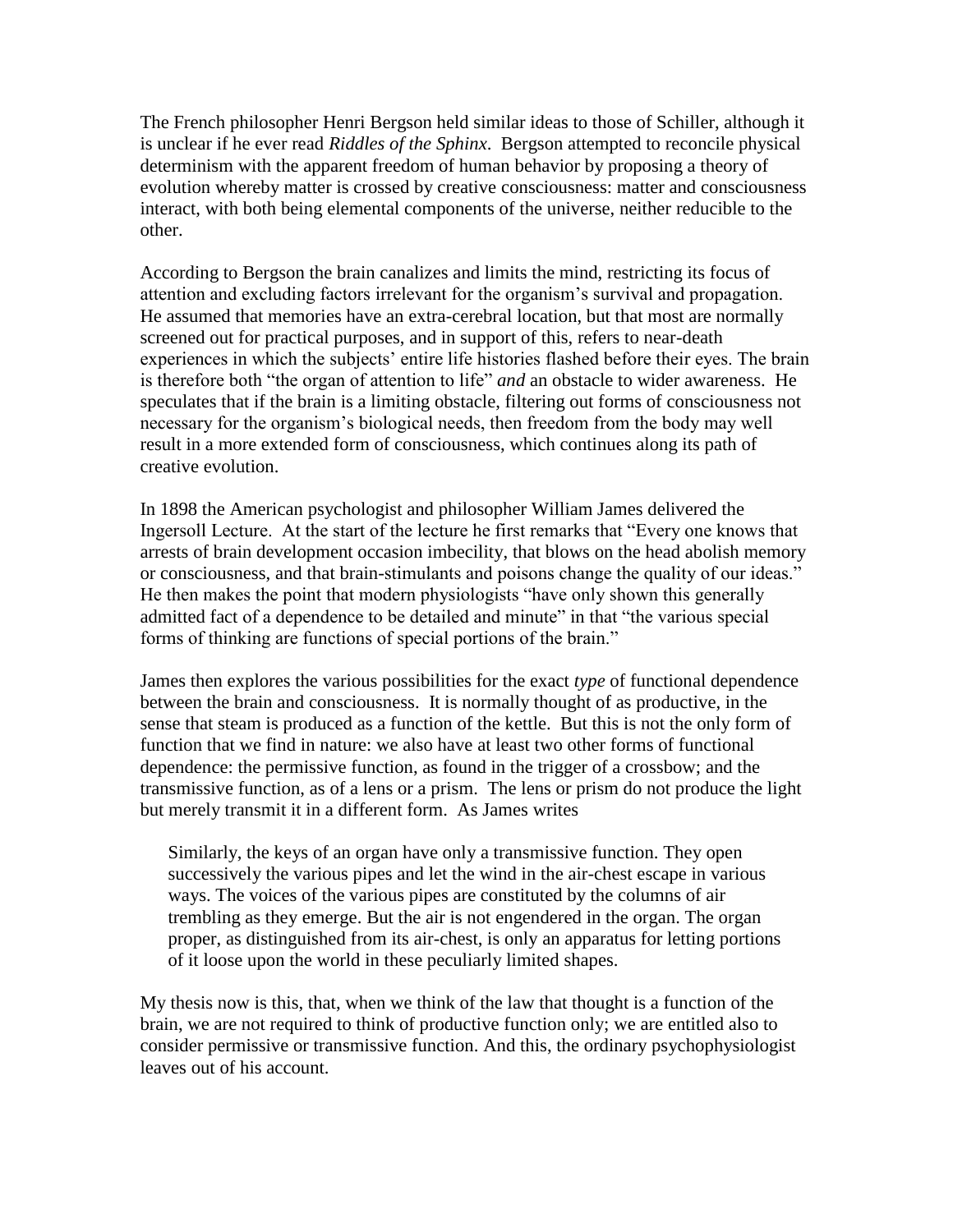James then raises an objection to the transmissive theory of the body-mind relationship: yes, the transmission hypothesis may be a logical possibility, but isn't it just unbridled speculation? Isn't the production hypothesis simpler? Is it not more rigorously scientific to take the relationship between brain and mind to be one of production, not transmission?

But as James points out, from the standpoint of strictly empirical science, these objections carry no weight whatsoever. Strictly speaking, the most we can ever observe is concomitant variation between states of the brain and states of mind – when brain activity changes in a certain way, then consciousness changes also. The hypothesis of production, or of transmission, is something that we *add* to the observations of concomitant variation in order to account for it. A scientist never observes states of the brain *producing* states of consciousness. Indeed, it is not even clear what we could possibly mean by observing such production.

And as for the objection that the transmission hypothesis is somehow fantastic, exactly the same objection can be raised against the production theory. In the case of the production of steam by a kettle we have an easily understood model – of alterations of molecular motion – because the components that change are physically homogenous with each other. But part of the reason the mind-body relationship has seemed so puzzling for so long is because mental and physical events seem so completely unlike each other. This radical difference in their natures makes it exceedingly difficult to conceptualize the relationship between the two in terms of anything of which we are familiar. It is partly for this reason that even though it has been more than a century since James delivered his lecture, in all that time neither psychology nor physiology has been able to produce any intelligible model of how biochemical processes could possibly be transformed into conscious experience.

It has been pointed out many times that there is no logical requirement that only "like can cause like" – or in other words, that only things of a similar nature can affect each other. But this consideration has not removed the mystery from the mind-body relationship. As James wrote, the production of consciousness by the brain, if it does in fact occur, is "as far as our understanding goes, as great a miracle as if we said, thought is 'spontaneously generated,' or 'created out of nothing.'"

The theory of production is therefore not a jot more simple or credible in itself than any other conceivable theory. It is only a little more popular. All that one need do, therefore, if the ordinary materialist should challenge one to explain how the brain *can* be an organ for limiting and determining to a certain form a consciousness elsewhere produced, is to ask him in turn to explain how it can be an organ for producing consciousness out of whole cloth. For polemic purposes, the two theories are thus exactly on a par.

In short, James elaborated lines of reasoning laid out earlier by Schiller, and argued that the dependence of consciousness on the brain for the manner of its manifestation in the material world does not imply that consciousness depends upon the brain for its